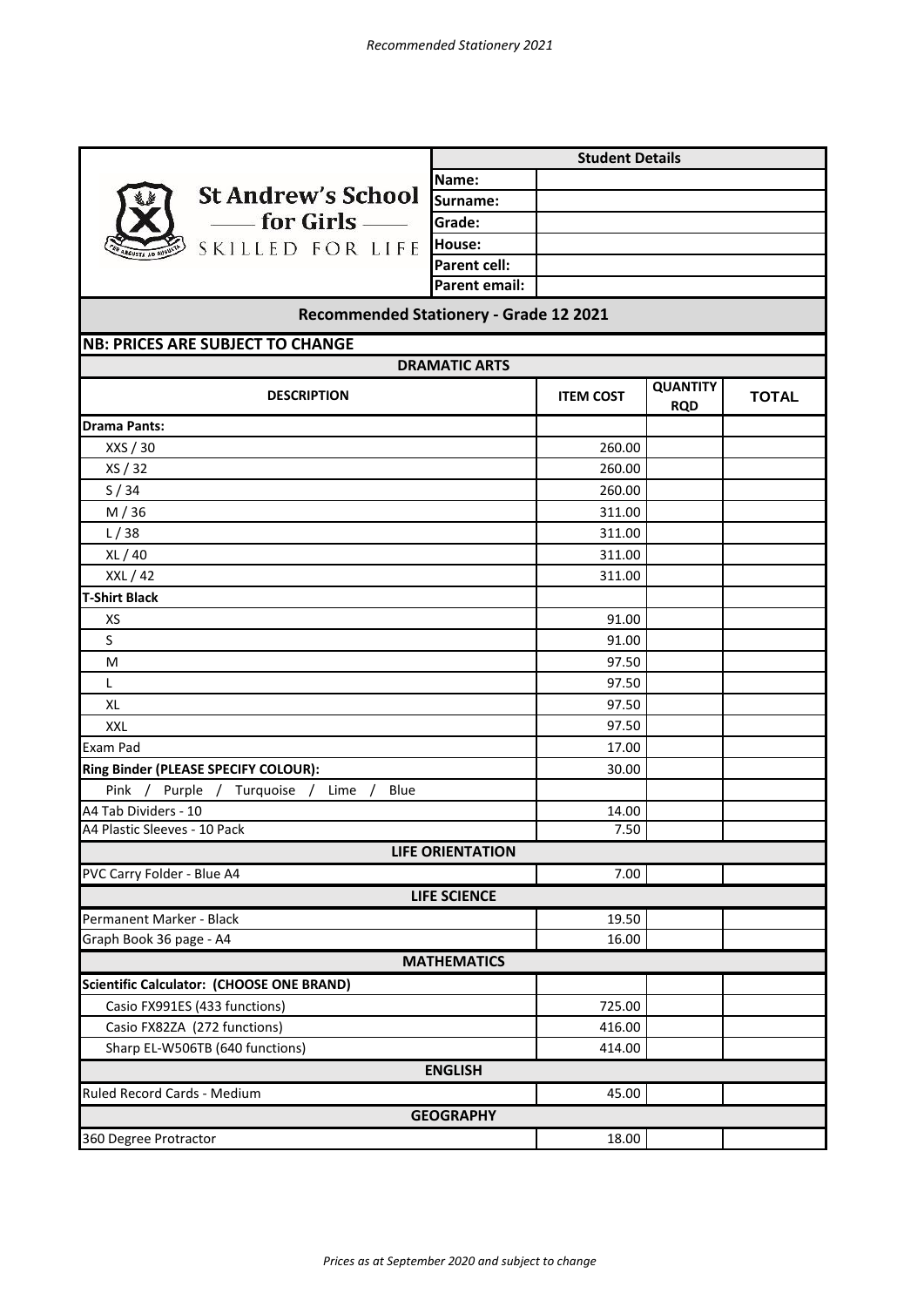| <b>DESCRIPTION</b>                                   | <b>ITEM COST</b> | <b>QUANTITY</b><br><b>RQD</b> | <b>TOTAL</b> |  |  |
|------------------------------------------------------|------------------|-------------------------------|--------------|--|--|
| Coloured Pencil Crayons - 12 pack (CHOOSE ONE BRAND) |                  |                               |              |  |  |
| Stabilo                                              | 66.00            |                               |              |  |  |
| <b>Faber Castel</b>                                  | 50.00            |                               |              |  |  |
| iWrite                                               | 34.00            |                               |              |  |  |
| PVC Carry Folder - Blue A4                           | 7.00             |                               |              |  |  |
| <b>MUSIC</b>                                         |                  |                               |              |  |  |
| Music Book - A4 32 page                              | 77.00            |                               |              |  |  |
| <b>VISUAL ARTS (Replenish items from Grade 11)</b>   |                  |                               |              |  |  |
| A4 Mixed Media Sketch Pad - 200gm                    | 120.00           |                               |              |  |  |
| <b>A4 Visual Diary</b>                               | 111.00           |                               |              |  |  |
| Plastic Flip File 20 page                            | 22.00            |                               |              |  |  |
| <b>Staedtler Traditional Pencil - B</b>              | 12.00            |                               |              |  |  |
| Staedtler Traditional Pencil - 2B                    | 12.00            |                               |              |  |  |
| <b>Staedtler Traditional Pencil - 4B</b>             | 12.00            |                               |              |  |  |
| <b>Staedtler Traditional Pencil - 6B</b>             | 12.00            |                               |              |  |  |
| <b>Staedtler Traditional Pencil - HB</b>             | 12.00            |                               |              |  |  |
| Kneadable Eraser                                     | 22.00            |                               |              |  |  |
| <b>Hard Eraser</b>                                   | 42.00            |                               |              |  |  |
| Charcoal Pencils - 6 pack                            | 110.00           |                               |              |  |  |
| Willow Charcoal - Assorted                           | 92.00            |                               |              |  |  |
| Oil Pastels - 12 Pack                                | 34.00            |                               |              |  |  |
| Soft Pastels - 12 Pack                               | 110.00           |                               |              |  |  |
| Fineliner - Black                                    | 20.00            |                               |              |  |  |
| Oil Paint - 12 pack                                  | 142.00           |                               |              |  |  |
| <b>Paint Brushes:</b>                                |                  |                               |              |  |  |
| Flat 12                                              | 26.00            |                               |              |  |  |
| Flat 18                                              | 14.00            |                               |              |  |  |
| Round 10                                             | 26.00            |                               |              |  |  |
| Round 6                                              | 17.00            |                               |              |  |  |
| Round 4                                              | 22.00            |                               |              |  |  |
| Round 2                                              | 15.00            |                               |              |  |  |
| Round 00                                             | 11.00            |                               |              |  |  |
| Palette (CHOOSE PAPER OR PLASTIC)                    |                  |                               |              |  |  |
| Paper Disposable                                     | 69.00            |                               |              |  |  |
| Plastic                                              | 37.50            |                               |              |  |  |
| Linseed Oil                                          | 110.00           |                               |              |  |  |
| Liquin                                               | 125.00           |                               |              |  |  |
| <b>Artists Turpentine</b>                            | 120.00           |                               |              |  |  |

| <b>GENERAL STATIONERY</b>                                                   |                  |                               |              |  |
|-----------------------------------------------------------------------------|------------------|-------------------------------|--------------|--|
| <b>DESCRIPTION</b>                                                          | <b>ITEM COST</b> | <b>QUANTITY</b><br><b>RQD</b> | <b>TOTAL</b> |  |
| Exam Pads                                                                   | 17.00            |                               |              |  |
| Lever Arch Files PVC (PLEASE SPEFICY COLOUR/S):                             | 50.00            |                               |              |  |
| / White<br>Pink /<br>Hot Pink<br>Blue<br>Sky Blue<br>Azure Blue             |                  |                               |              |  |
| Lime $/$<br>Grey / $\sqrt{2}$<br>Turquoise /<br>Lilac /<br>Purple<br>Orange |                  |                               |              |  |
| A4 Tab Dividers - 10                                                        | 14.00            |                               |              |  |